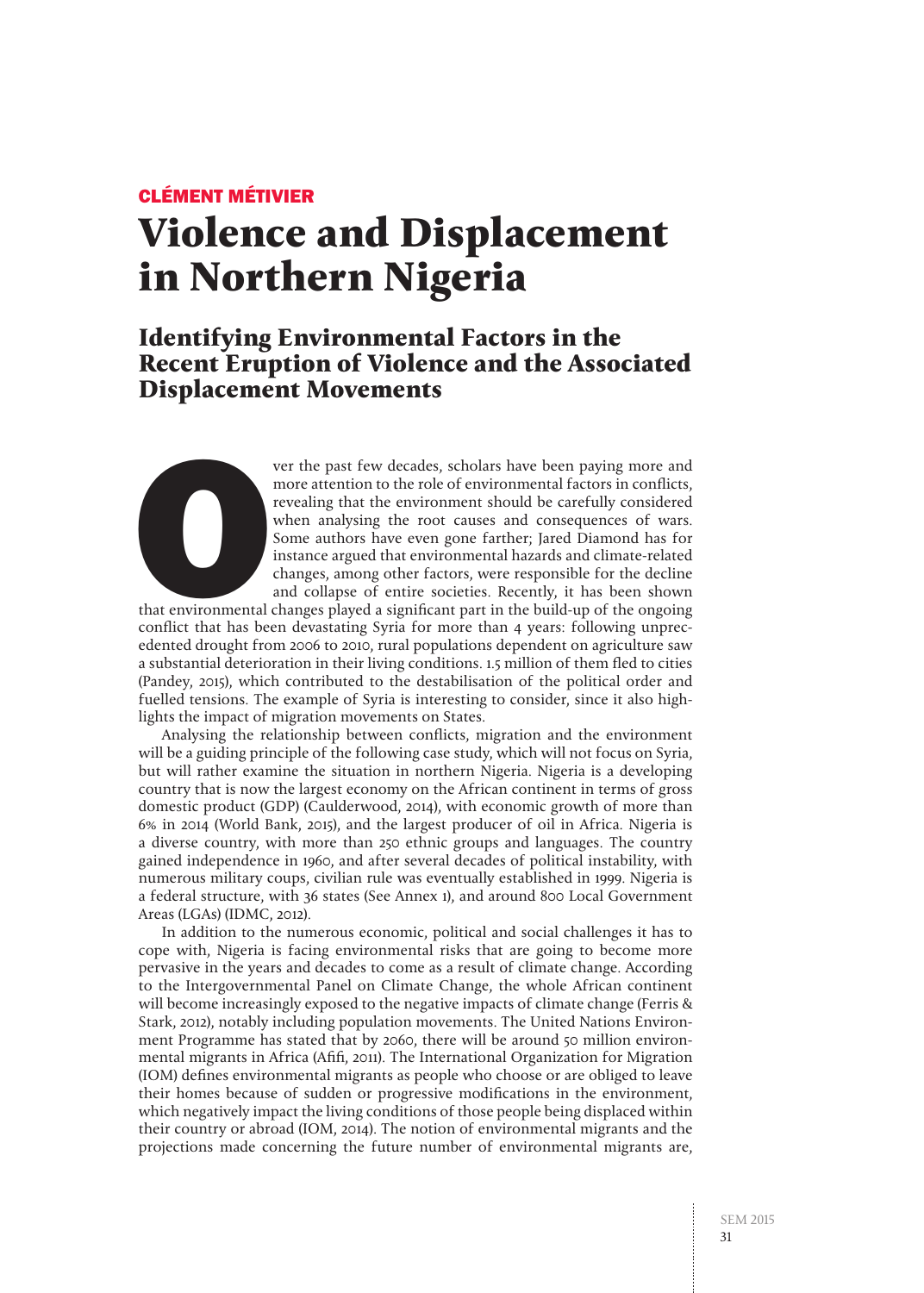

#### Figure 1: Nigeria and its 36 states

Source: Higazi & Brisset-Foucault, 2013

however, questioned. Indeed, migration movements cannot be understood solely through an environmental lens. The decision to migrate involves a wide range of factors, which can be environmental, as well as economic, social or political. It is thus important not to overestimate the significance of environmental issues when formulating projections of future migration movements.

At the same time, underestimating the impact of environmental factors on other processes may lead to misunderstandings and misrepresentations. Northern Nigeria has attracted considerable attention over the past few years because of the conflict opposing the national authorities and the Islamist movement Boko Haram. This conflict has led to considerable population displacements, which intensified in 2014. But the focus on Boko Haram has tended to hide other phenomena, especially environmental factors, which are also responsible for displacement in northern Nigeria. The following case study will examine the migration movements that occurred in 2014 in northern Nigeria, a year that witnessed a spectacular rise in the level of violence in the area. Its goal is to analyse the role of environmental parameters in conflict dynamics and the decision to migrate in order to uncover the influence of the environment on violence and displacement. For the purposes of the case study, northern Nigeria will be defined as the Muslim-majority area of Nigeria, consisting of the 12 states ruled by Sharia law, as well as the states of Plateau, Adamawa and Taraba (See Annex 2). The first section of the case study will show that northern Nigeria is a highly vulnerable zone because of poverty, underdevelopment and violence, as well as climate hazards and progressive environmental changes. The second part of the case study will focus on the year 2014, which saw large migration movements in northern Nigeria. The study will assess the humanitarian situation in the area and the policy responses implemented by the local, national and international authorities. The fourth section of the case study will analyze the 2014 migration movements in northern Nigeria using the environment – migration – conflict nexus, a very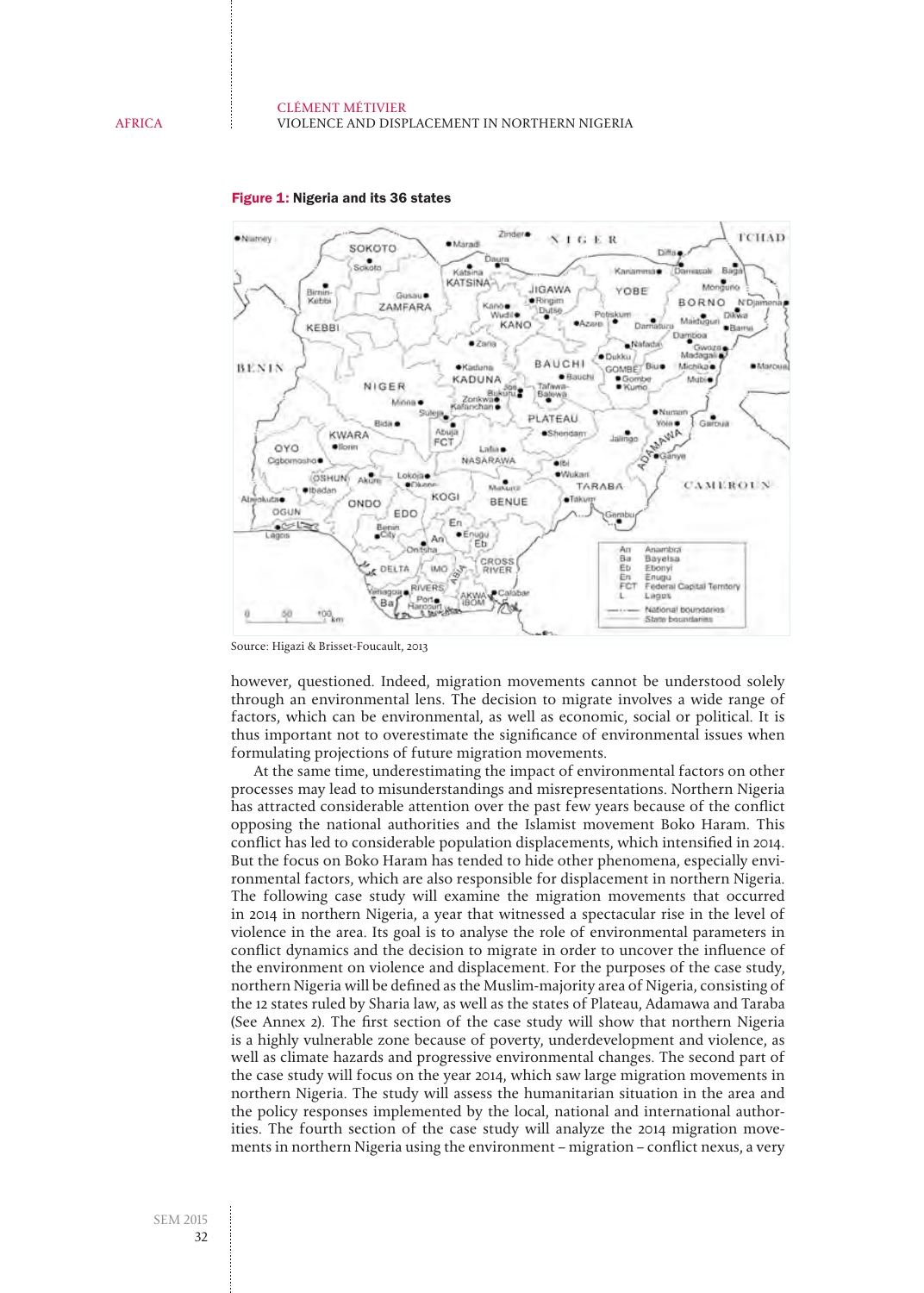interesting tool that helps to grasp the root causes and implications of the current events in northern Nigeria. The last section of the paper will identify several challenges that have to be addressed, and will propose a series of recommendations that could improve the situation in northern Nigeria.

## 1. NORTHERN NIGERIA, A ZONE EXPOSED TO A WIDE RANGE OF PROBLEMS

#### 1.1. Poverty, underdevelopment and growing socioeconomic inequality

Despite the tremendous revenues brought by oil production, which is concentrated in the south of Nigeria, especially in the Niger Delta, Nigerians' quality of life has not significantly improved over the past decades (Werz & Conley, 2012). Corruption is widespread and prevents the fair redistribution of wealth in the country. As a result, socioeconomic inequalities are growing between the south of Nigeria, which is relatively wealthy and predominantly Christian, and the north, highly disadvantaged with a majority of Muslims (Higazi & Brisset-Foucault, 2013). Today, Nigeria is one of the most unequal countries in the world in terms of income and access to social and economic opportunities (UNDP, 2009). The north-south divide has led to underdevelopment of the northern states, where poverty rates are extremely high. Indeed, 75 to 90% of the population lives on less than US\$1 a day in the northwest and northeast of the country (BBC News, 2012). Illiteracy levels are as high as 85% in some parts of the north (MacCauley, 2014), and many children find themselves outside of the school system. In addition, unemployment rates are very high in northern Nigeria, especially among young people.

#### 1.2. A situation of generalised violence

Since the democratic transition and the establishment of a civilian government in 1999, northern Nigeria has experienced more violence than the rest of the national territory (MacCauley, 2014). Recurrent conflicts have occurred in northern Nigeria for decades because of religious, ethnic and social tensions. Clashes between farmers and pastoralists have been consistently fuelling violence (Conroy, 2014). But since 2009, the emergence of Boko Haram has radically changed the conflict landscape of northern Nigeria. Boko Haram was created in northeastern Nigeria in the early 2000s, and was initially defined as a sect. Boko Haram is frontally opposed to Western civilisation, and to the secularisation of the Nigerian state. It also aims to establish an Islamic state (caliphate) in northern Nigeria (Adibe 2014). In 2009, it radicalised its actions (Adibe, 2014) and by 2011 had become a powerful insurgent organisation carrying out violent attacks against civilian populations (Assessment Capacities Project, 2015). Boko Haram differs from other organisations insofar as it indiscriminately targets Christian and Muslim populations, whereas in the past, conflicts in northern Nigeria were based on ethnic and religious divides (Kimenyi & al, 2014). In its discourse, Boko Haram has publicly required Christians to leave northern Nigeria, while also attacking Muslim leaders who condemn the radical Islamists' tactics (IDMC, 2014).

Since the radicalisation of Boko Haram in 2009, attacks against civilians have been increasingly deadly. Between 2009 and 2011, the actions carried out by Boko Haram militants have led to the death of over 1,000 individuals in northern Nigeria (Integrated Regional Information Networks, 2012). The conflict accelerated after the declaration of a state of emergency in 2012 in Yobe, Borno, and Adamawa (IDMC, 2014), which form the northeastern part of Nigeria (See Annex 3). The state of emergency was later confirmed in May 2013, in the same three states (Kimenyi & al, 2014). Despite the arrival of armed governmental forces in the region, Boko Haram killed around 2,000 people in 2012 (Kimenyi & al, 2014). It then managed to take control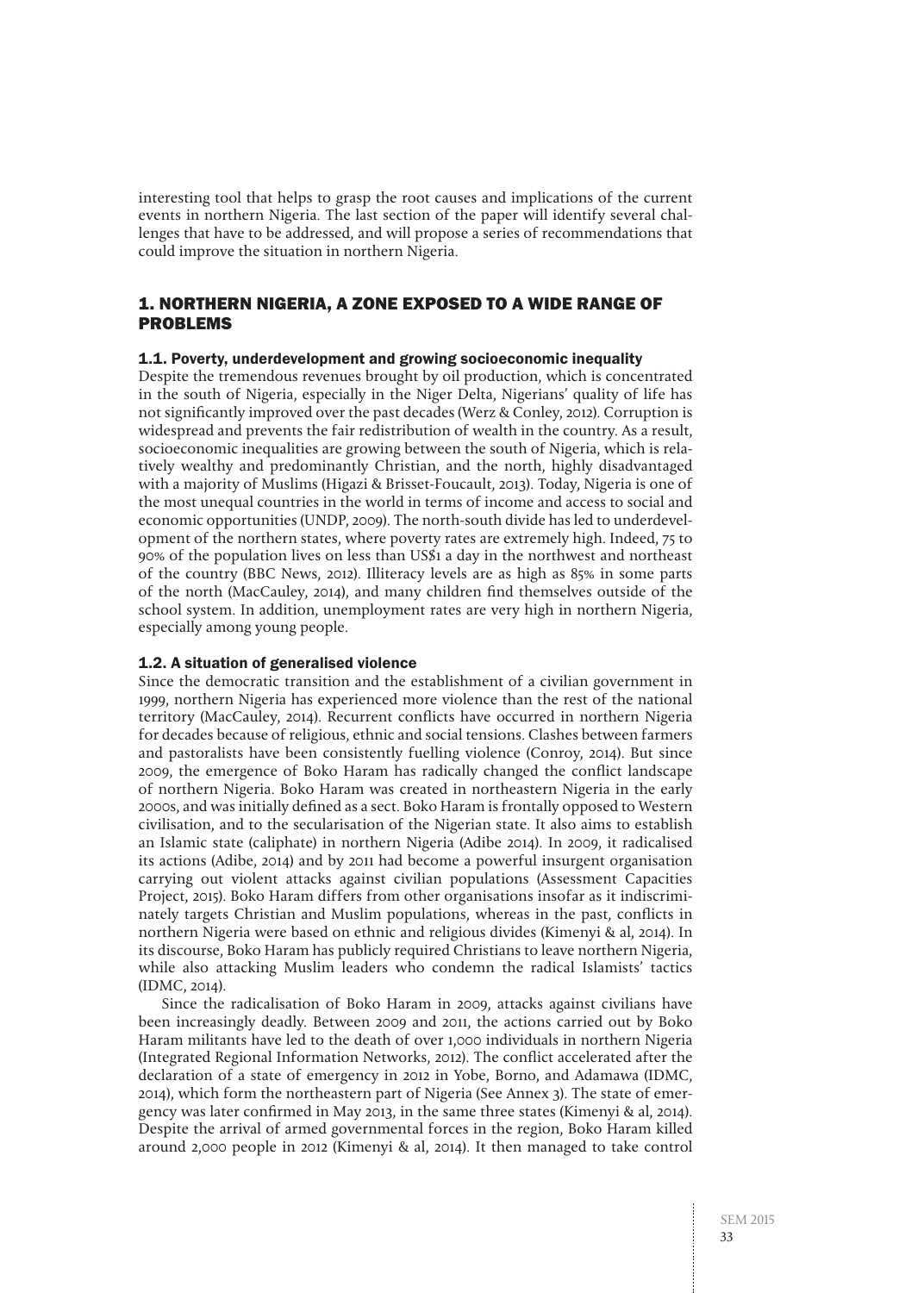of some parts of Borno state in 2013 (Assessment Capacities Project, 2015). In 2014, the conflict accelerated once again (See Annex 4), with Boko Haram multipliying large-scale abductions from the start of the year. The Islamist organisation proclaimed an Islamic caliphate in August 2014 in a territory including ten large cities in Yobe, Borno and Adamawa states (IDMC, 2014). In the second half of the year, attacks multiplied, with Boko Haram believed to have killed more than 10,000 people in 2014, most of them massacred during raids carried out in the rural northeastern region (Alfred, 2015). This means that during 2014 alone, the Boko Haram killed more people than during the five previous years (IDMC, 2014). Violence is also now threatening to spill over into neighbouring countries such as Cameroon (Alfred, 2015).

Despite the rise of Boko Haram, other forms of violence have not disappeared. Clashes between herdsmen and farmers also occurred in 2014, and in some cases, herdsmen have been suspected of collaborating with Boko Haram, thus blurring the distinction between the new conflict, and the more traditional ethno-religious tensions (Kimenyi & al, 2014).

#### 1.3. Growing environmental vulnerability

Northern Nigeria is exposed to several environmental challenges, which put a great amount of pressure on local ecosystems and on people's livelihoods.

#### 1.3.1. Desertification

Desertification is likely to be the biggest environmental problem for northern Nigeria. Desertification has been defined by the United Nations as a process of land degradation in dry areas resulting from various factors, including human activities and climate variations (MacCauley, 2014). Desertification, which is sometimes called desert encroachment, has led to the disappearance of entire villages (Werz & Conley, 2012). It has a marked adverse effect on crop and livestock production, and is recognised as a driver of migration in northern Nigeria (IDMC, 2014). It is estimated that because of desertification, Nigeria is losing between 2,000 and 3,500 square kilometres of land each year (Mohammed, 2015, Werz & Conley, 2012). The Sahara desert currently already covers a third of the national territory, and is advancing at a rate of 0.6 kilometres per year (Conroy, 2014). Over the past two decades, sand dunes have expanded by 400% (Conroy, 2014), and have started to cover large portions of farmland in agriculturally productive regions (Mohammed, 2015). Desertification affects in particular the states of Sokoto, Yobe, Borno, and Kebbi (Ibimilua & Ibimilua, 2014). This century, two-thirds of the 11 following states could become desert areas: Sokoto, Yobe, Kebbi, Zamfara, Katsina, Kaduna, Kano, Jigawa, Gombe, Borno and Bauchi (Conroy, 2014).

#### 1.3.2. Deforestation and decreasing yields

Northern Nigeria has experienced a continuous decrease in the percentage of forest areas, from 70% in the early 1960s to 35% today, while the surface area used for cropland and pasture has increased at the same time (MacCauley, 2014). The relationship between forests and agricultural fields is important: some studies have indeed revealed that the absence of vegetation cover was leading to a decrease in soil nutrients in the Sahel region, which was in turn threatening soil productivity. Insufficient levels of soil nutrients pose a serious risk to crop productivity, comparable to decreasing rainfall levels (MacCauley, 2014). In northern Nigeria the soil has traditionally been suitable for the cultivation of numerous crops, such as sorghum, rice, corn, millet, cowpeas and soybeans. But with less and less iron in the soil, crop production will be affected. In the Sahel region of Nigeria, crop yields have reduced on average by 20% over the past three decades (Conroy, 2014).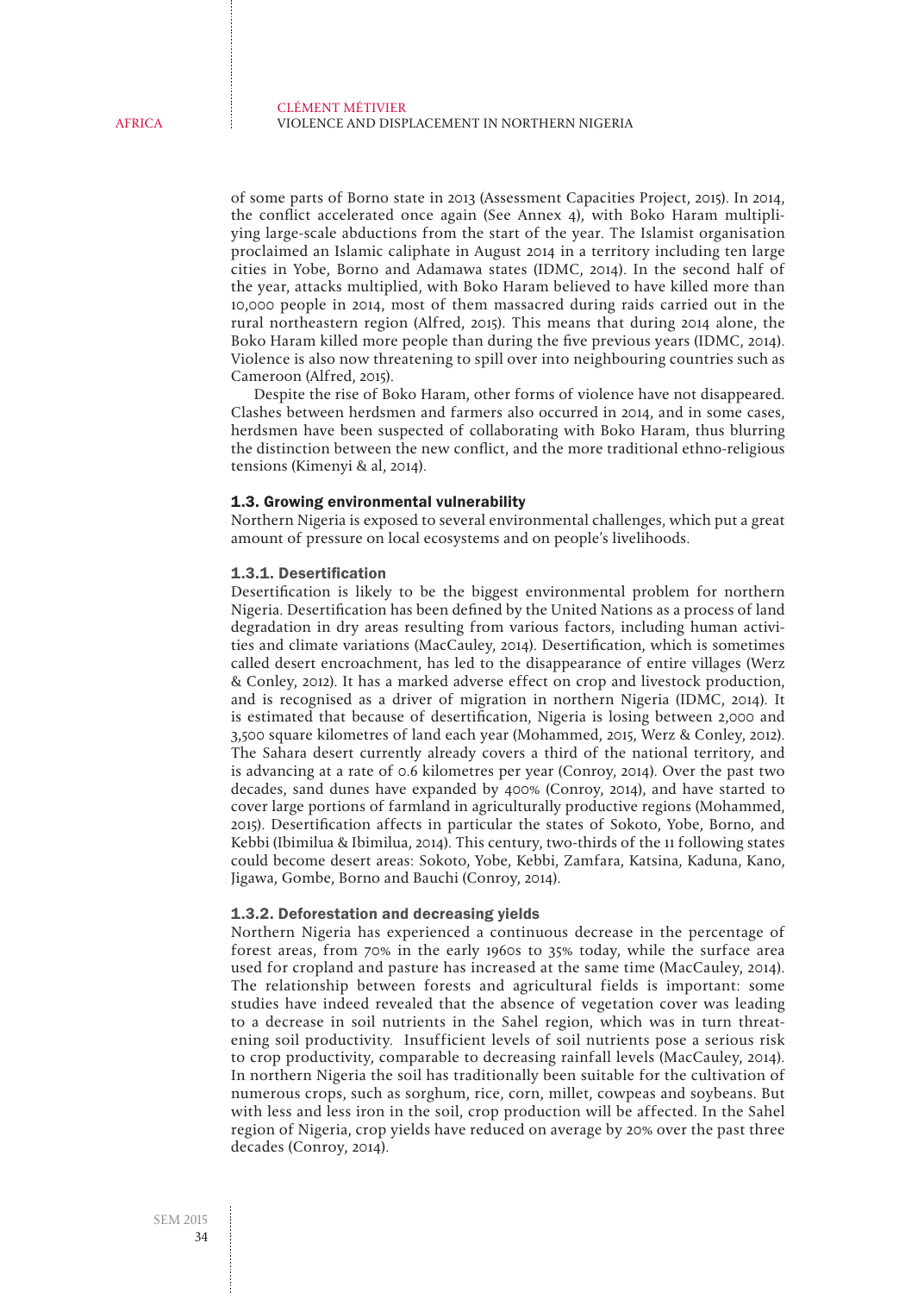#### 1.3.3. Degrading weather conditions

The north of Nigeria is a semi arid zone consisting mostly of savannah, with low rainfall levels (Mohammed, 2015). Since the start of the 19th century, the Sahel region of Nigeria has witnessed a 3 to 4% drop in rainfall per decade (Conroy, 2014). Some studies have reported that the rain episodes in West Africa were sensitive to deforestation (MacCauley, 2014). Following that analysis, the decline in rainfall levels is likely to be related to the decrease in forest surface in northern Nigeria. The steady decline in annual rainfall has been accompanied by a shortening of the rainy season, which lasted 5 months 30 years ago, and lasts only 4 months nowadays (Conroy, 2014). The distinction between the dry and the rainy season is becoming more and more blurred, thereby destabilising agricultural cycles (Werz & Conley, 2012). Moreover, northern Nigeria is a drought-prone territory where water is scarce in many areas (Werz & Conley, 2012). Droughts are more frequent in the states of Kebbi, Kastina, Sokoto, Jigawa, Kano, Borno and Yobe (Ibimilua & Ibimilua, 2014). Throughout the whole Sahel region, overall temperatures have been on the rise over the past decades (See Annex 5) (United Nations Environment Programme, 2011).

#### 1.3.4. Exposure to floods

While desertification, deforestation, decreasing yields and degrading weather conditions can be labelled as slow-onset events, floods can be qualified as sudden disasters. In Nigeria at least 20% of the population is at risk from flooding (Etuonovbe, 2011), and floods occur frequently. Flood episodes result in the destruction of roads, bridges, farmlands and infrastructure (Etuonovbe, 2011), and also provoke largescale population displacements. In 2009, floods displaced around 140,000 Nigerians, and at least 500,000 in 2011 (IDMC, 2012). In northern Nigeria more specifically, floods have been more frequent and more intense (United Nations Environment Programme, 2011). In September 2010, heavy rainfall pushed local authorities to open the Challawa and Tiga dams in the state of Kano, in order to relieve the water pressure put on them. The subsequent flooding displaced two million people (Ferris & Stark, 2012). In the state of Sokoto in the same month, a massive flood submerged around 50 villages, and forced over 130,000 Nigerians to flee (Etuonovbe, 2011). In 2014, flooding was limited in northern Nigeria, only affecting southern states (IDMC, 2014).

Northern Nigeria is a region characterised by endemic poverty and underdevelopment. Furthermore, the gap between the north and the south of the country is widening. Violence is widespread in northern Nigeria, in particular because of the conflict between governmental authorities and the insurgent group Boko Haram. In addition, the region is becoming increasingly vulnerable to climate change and environmental hazards. In 2014, the explosion of violence in northern Nigeria, associated with underlying economic, political and environmental problems, led to massive population movements.

## 2. 2014: A SPECTACULAR RISE IN VIOLENCE CAUSING LARGE MIGRATION MOVEMENTS IN NORTHERN NIGERIA

This section does not aim at studying seasonal migration movements, which are traditional adaptation strategies, very common in West Africa. The following section will neither focus on the traditional conflicts fueled by religious, ethnic or regional divisions and tensions, which have regularly caused displacement movements across Nigeria (IDMC, 2012). Rather, the purpose of the following analysis is to assess the exceptional migrations that occurred in 2014 in Northern Nigeria.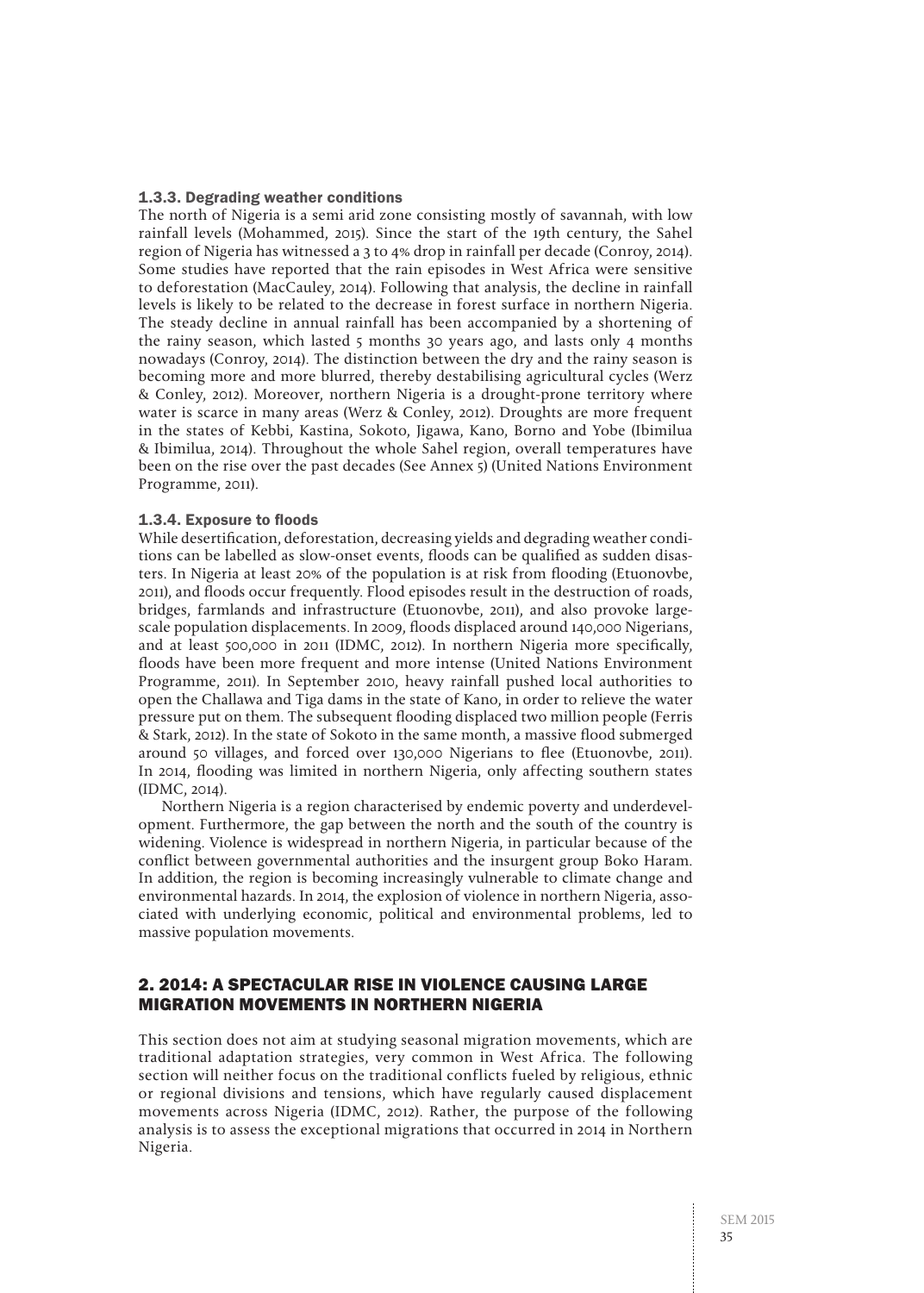

#### Figure 2. The 12 states ruled by Sharia law in Nigeria

Source: Bowie, Nile. 2012 "Nigeria: Fertile Ground for Balkanization". Infowars.com

#### 2.1. The difficulty of obtaining reliable and accurate information on displacement

At the local and national levels, there is little capacity to collect data on displacement movements within Nigeria (IDMC, 2012). Functioning monitoring institutions are lacking in Nigeria, and no accurate figures are released regarding levels of displacement in the country (IDMC, 2012). From state to state, the expertise in data collection regarding internally displaced persons (IDPs) varies greatly (IDMC, 2014). Independent estimates provided by international organisations are generally lacking (IDMC, 2014). When data is collected, the quality of information is limited, because data on displacement is only occasionally disaggregated by sex, age or location (IDMC, 2014). Quite often, the numbers provided by non-governmental organisations (NGOs) and government agencies are rough estimates, which only take into account people living in temporary camps and shelters, or refer to very localised displacements without looking at the big picture (Ferris & Stark, 2012). The Nigerian Red Cross Society, for example, collects information through volunteers and its local branches, but is not able to maintain a national and centralised database (IDMC, 2014).

Only considering the people who are living in camps after being displaced is problematic in northern Nigeria, because most migrants are hosted by friends or family (Ferris & Stark, 2012). Even though they constitute the vast majority of IDPs, individuals living in host communities (with relatives) are not counted, and there is almost no available data concerning them (IDMC, 2014). In addition, the methodology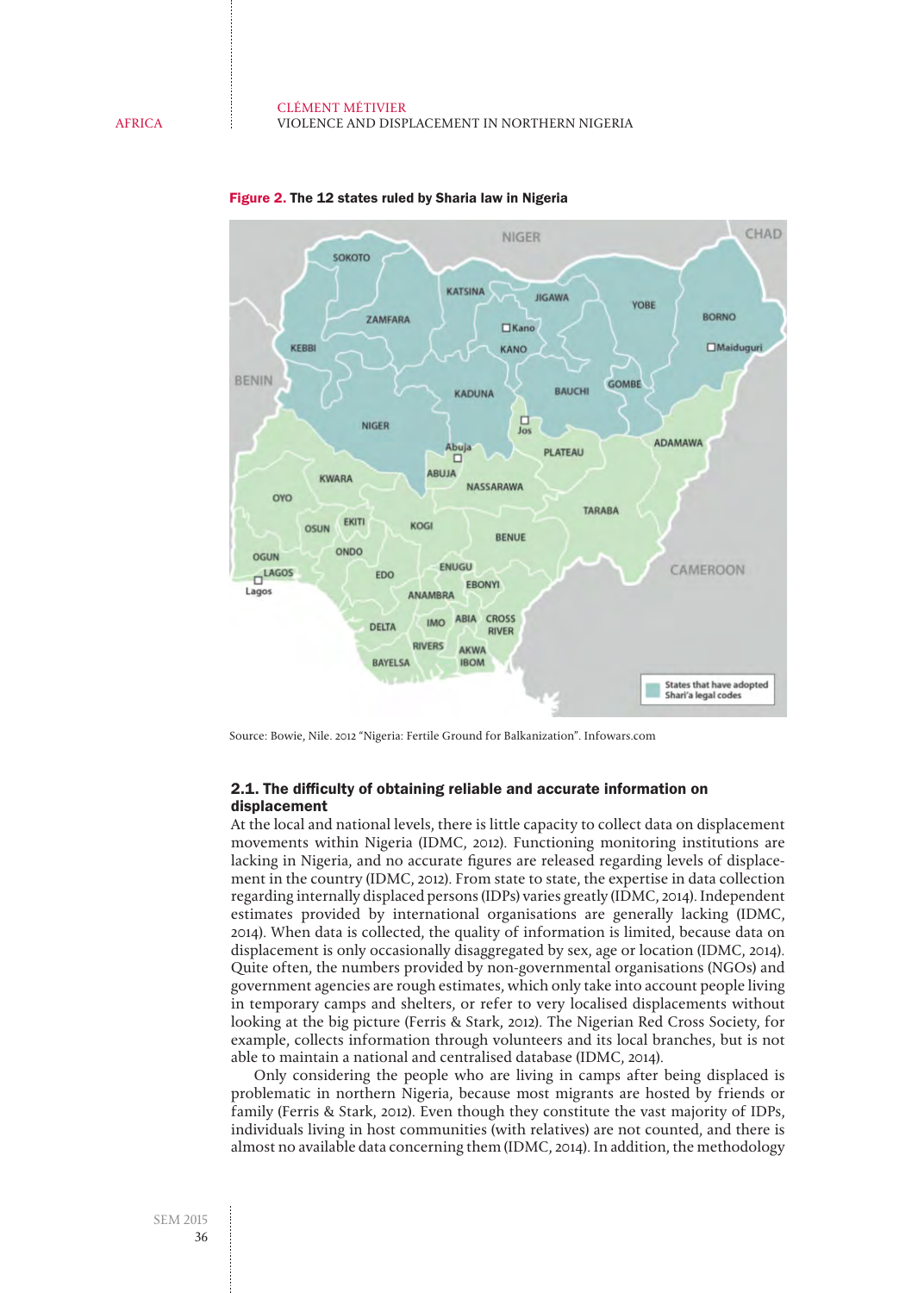

#### Annex 3: Intensity of the conflict against Boko Haram across Nigeria

Source: Kimenyi & al, 2014

of estimates can be criticised, given that the estimates provided by governmental agencies are sometimes obtained by simply looking at the number of damaged or destroyed homes in areas from where people have escaped (IDMC, 2014). Moreover, estimates rarely collect information on return movements, when migrants come back to their homes (IDMC, 2014). In the absence of comprehensive and consistent data, key patterns of displacement cannot be identified and understood (IDMC, 2012). As a result, the right policy responses cannot be designed and implemented (IDMC, 2014).

#### 2.2. Quantifying the number of IDPs in Northern Nigeria in 2014

Despite all of the aforementioned limitations, there is some available information circulating on how many Nigerians were displaced in the northern part of the country in 2014. Data has to be carefully considered, and cannot be entirely trusted. However, numbers are useful to give an order of magnitude of what happened in the north of Nigeria in 2014. The number of Nigerians who had to flee is considerable: the National Emergency Agency of Nigeria (NEMA), which is the state agency in charge of disaster management in Nigeria, estimates that 250,000 people had to flee their homes during the first three months of 2014 in the northeast of the country. The number of people being displaced seems to have steadily increased in 2014. During the first nine months of the year, NEMA reported around 1.5 million IDPs in the three northeastern states of Borno, Adamawa and Yobe (Assessment Capacities Project, 2015). Christos Stylianides, who is charge of humanitarian aid and crisis management at the European Commission, said in December 2014 that 1.6 million Nigerians had been displaced because of the ongoing conflict with Boko Haram in 2014 (Alfred, 2015).

The migration crisis is not only internal, and has spilled over to neighbouring countries: Cameroon, Niger, and Chad (IOM, 2015). The Zinder and Diffa regions of Niger, the Lake Chad area, and the extreme North of Cameroon have faced a massive arrival of refugees and stranded migrants in 2014 (IOM, 2015). It is believed that between 90,000 and 160,000 fled to Niger in 2014 (Alfred, 2015, Assessment Capacities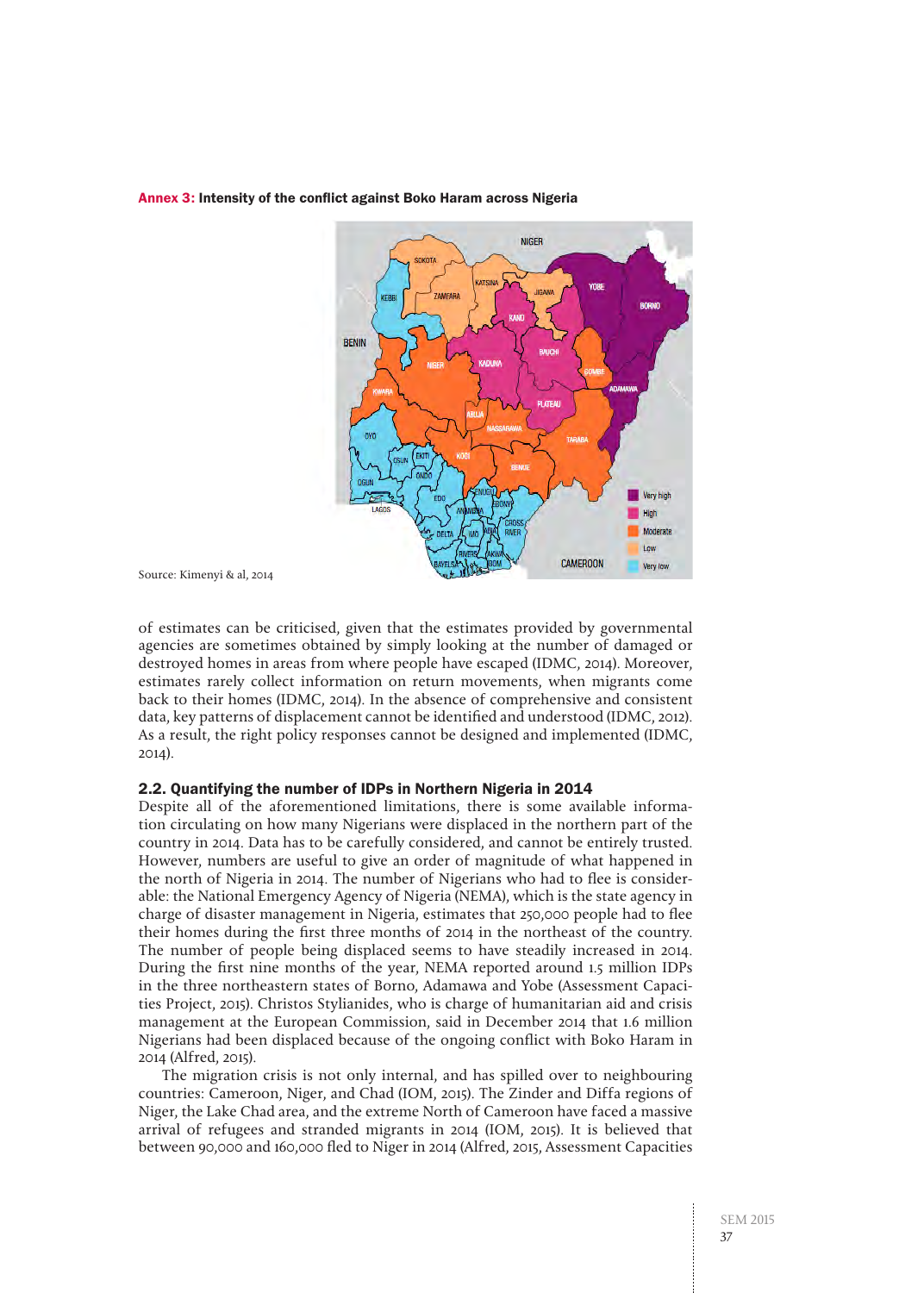

#### Figure 4. Geographic impacts of Boko Haram attacks in 2014

Source: Assessment Capacities Project, 2015

Project, 2015). At the same time, at least 10,000 people migrated to Chad, and at least 35,000 to Cameroon (Assessment Capacities Project, 2015). As a result, at least 135,000 Nigerians sought asylum in neighbouring countries. And this trend seems to have continued, with more than 10,000 migrants arriving in Western Chad from Nigeria during the first two weeks of January 2015 (Alfred, 2015).

Faced with huge information gaps and unreliable data, IOM has used a tool called the "Displacement Tracking Matrix"11 (DTM) in northern Nigeria, in order to improve data collection. Originally implemented in six northern states, the DTM was then extended to the whole Nigerian territory at the end of 2014 (IOM, 2015). From July to December 2014, the DTM identified around 400,000 IDPs in five states: Adamawa, Bauchi, Gombe, Taraba, and Yobe (IOM, 2015). NEMA then used the DTM in Borno, Nasarawa, Kaduna, Kano, Plateau, and Zamfara, and discovered an additional 500,000 IDPs (IOM, 2015). As a result, and following the IOM methodology, there were around 900,000 IDPs in Nigeria at the end of 2014 (See Annex 6). Yet once again, the scale of displacement movements is likely to have been largely underestimated. For instance, Monique Barbut, the current Executive Secretary of the United Nations Convention to Combat Desertification, has stated22 that in 2012 alone, migration movements in northern Nigeria accounted for around 7 million people, mostly migrating east towards the Lake Chad region. With that number in mind, it is likely that significantly more than 1 million, or even 1.5 million people were displaced in 2014, given the eruption of violence that rocked northern Nigeria.

<sup>1.</sup> Displacement Tracking Matrix – Tracking and Monitoring System for Displaced Populations [http://www.iom.int/](http://www.iom.int/files/live/sites/iom/files/What-We-Do/docs/DOE-Infosheet-DTM-v2-1.pdf) [files/live/sites/iom/files/What-We-Do/docs/DOE-Infosheet-DTM-v2-1.pdf](http://www.iom.int/files/live/sites/iom/files/What-We-Do/docs/DOE-Infosheet-DTM-v2-1.pdf)

<sup>2.</sup> Speech made during the "COP21, J-200: 200 décideurs d'aujourd'hui et de demain s'engagent" conference in Paris on May 4, 2015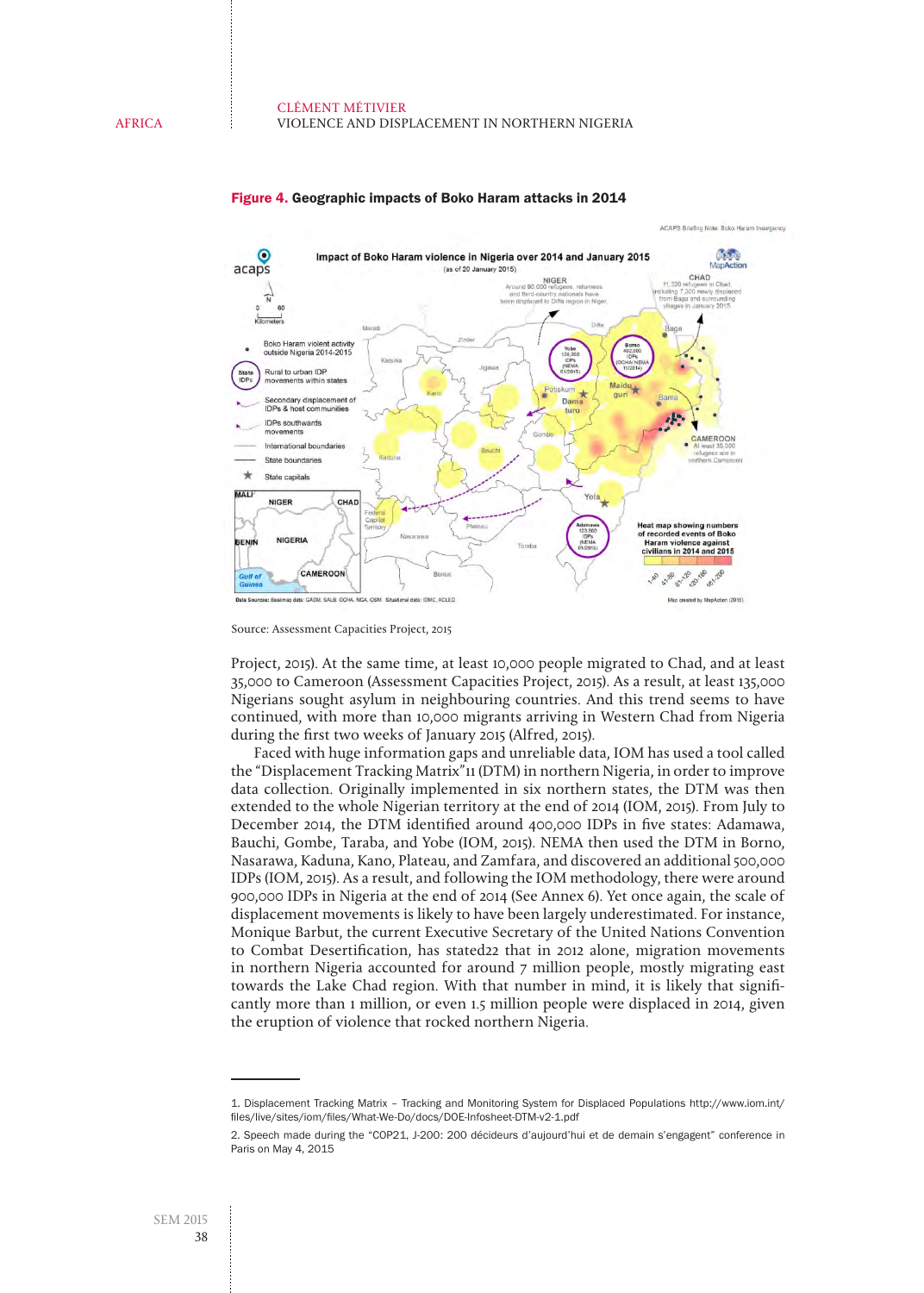

Figure 5. Seasonal evolution of temperatures in the Sahel region, from 1970 to 2006

Source: United Nations Environment Programme, 2011

#### 2.3. Assessing displacement patterns in Northern Nigeria

Even though data collection is difficult, which may prevent an in-depth analysis of the recent displacement patterns in northern Nigeria, a few trends can be discerned:

- The vast majority of migrants (probably more than 90%) sought refuge in host communities, with family, friends, or other relatives, rather than going to camps or other institutions (IOM, 2015). There are currently no official camps for displaced populations in Nigeria (Ferris & Stark, 2012)
- Many families split up, with men staying in dangerous areas, while women and children were being sent to safer regions in the south. Such a trend is not new, and has been observed during previous conflicts, for instance when religious clashes occurred in 2000 (IDMC, 2012).
- Migrants seemed to be moving from rural to urban areas (Assessment Capacities Project, 2015)
- IDPs migrated from the northeastern region to the states of Gombe, Taraba and Bauchi, and to central Nigeria (IDMC, 2014). But many IDPs stayed in the same area, and families simply fled throughout northeastern Nigeria (IDMC, 2014)
- Displacements directly induced by Boko Haram have tended to be of a longer duration than displacements induced by sudden climate hazards, which are generally temporary (IDMC, 2012)
- Migrants from Chad and Niger, who were seeking asylum in northern Nigeria, had to return to their country of origin (IDMC, 2012)
- Boko Haram's establishment of a caliphate has trapped populations in areas under the strict control of the radical Islamist organisation. Several reports have revealed that people seeking to flee the newly established caliphate were executed (IDMC, 2014)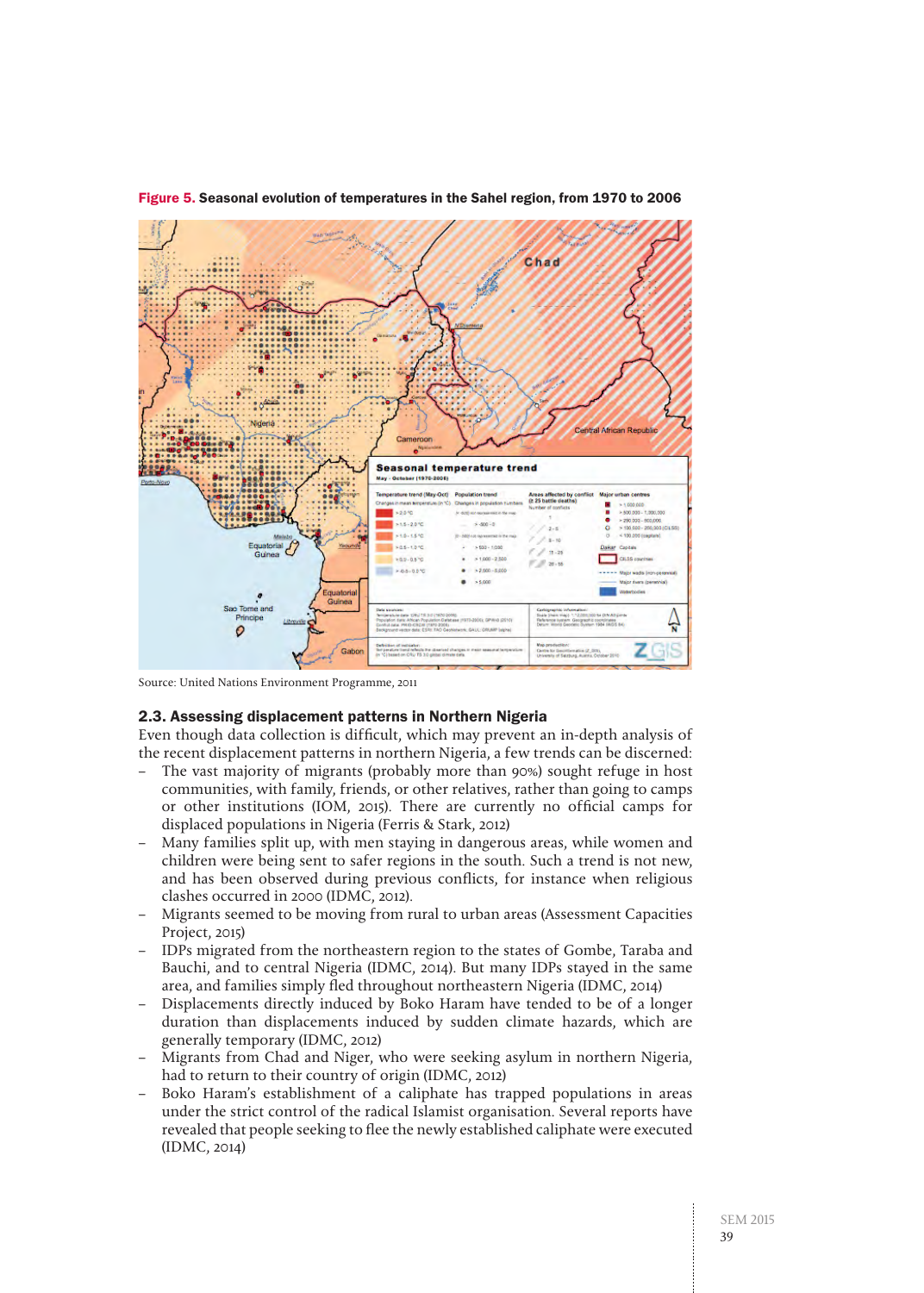#### CLÉMENT MÉTIVIER VIOLENCE AND DISPLACEMENT IN NORTHERN NIGERIA

- In the northwestern part of Nigeria, where Boko Haram is less active, state authorities recognised that thousands had been displaced because of desertification (IDMC, 2014)
- Displacement resulted from attacks carried out by Boko Haram, but also from the counterinsurgency action led by the Nigerian military (IDMC, 2012). Indeed, many civilians pre-emptively fled the areas likely to be disputed both by insurgents and by the military (IDMC, 2014)
- Since both Islamist militants and government soldiers are trying to control roads, many migrants chose to avoid those roads, and were forced into forests, where some of them lost their way, and suffered from hunger and thirst. Furthermore, in some cases, the military targeted migrants, taking them for Islamist insurgents on the move (IDMC, 2014)

Despite the difficulty of obtaining accurate data on recent displacements in Nigeria, it appears that 2014 was marked by massive population movements in northern Nigeria and in the Lake Chad region. Migration patterns cannot be assessed in detail due to the lack of reliable information, however some key trends have been identified, in particular the importance of host communities, the rural-urban nature of movements, the existence of trapped populations, and the significant role played by the Nigerian counterinsurgency. Such massive population displacements have led to a situation of humanitarian emergency, with very limited policy responses.

## 3. INSUFFICIENT POLICY RESPONSES AND THE BUILD-UP OF A HUMANITARIAN EMERGENCY

#### 3.1. Inability of national, local and international institutions to address the current migration crisis

NEMA is the federal institution in charge of responding to the immediate needs of displaced groups (IDMC, 2012). It only started to work on a plan preparing for future displacements in June 2014, with the looming perspective of the 2015 presidential elections (IDMC, 2014). The initiative is laudable, yet it might have come too late regarding the current crisis. NEMA is usually assisted by the National Commission for Refugees (NCFR), which oversees all refugee issues in Nigeria. In 2002, its mandate was expanded in order to include IDPs. The NCFR created a promising Plan of Action for resettlement and reintegration, which has still to be translated into concrete programmes and projects (IDMC, 2012). Nigeria ratified the Kampala Convention in 2012, which is the Convention for the Protection and Assistance of Internally Displaced Persons in Africa (IDMC, 2014). Nevertheless, the federal government has yet to implement the Convention (IDMC, 2014). More generally, national responses to displacements tend to be uncoordinated and inadequate. Ministries, agencies, and departments involved in displacement policies tend to compete with each other for the same pools of money, which are moreover very limited (IDMC, 2014). At the state level, State Emergency Management Agencies (SEMAs) are fulfilling the prerogatives that NEMA pursues at the federal level. The SEMAs have varying capabilities, and responses to displacement differ significantly from state to state, with an absence of coordination (IDMC, 2012). International NGOs are not really present in the field, given the risks in the region, and the difficulty of ensuring access to IDPs (IDMC, 2014). Lastly, foreign donors have been reluctant to contribute to the financing effort of migration policies, given the size and growth of the phenomenon but also the corruption characterising Nigeria. As a result, foreign financial contributions targeting the displacement crisis remain low (IDMC, 2014).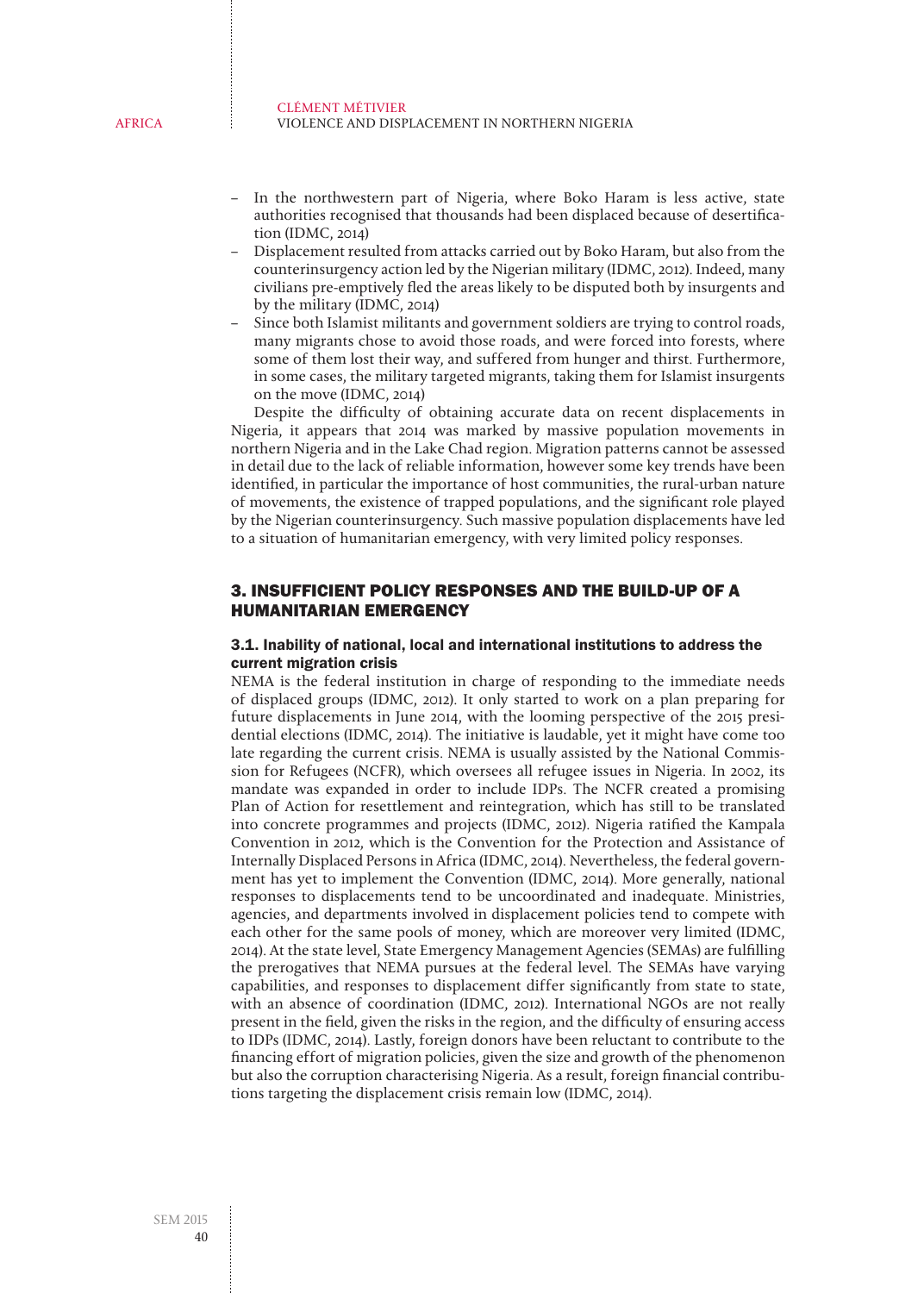

#### Figure 6. Displacement crisis in Northeastern Nigeria according to the IOM methodology

Source: International Organization for Migration, 2015





Source: United Nations Environment Programme, 2011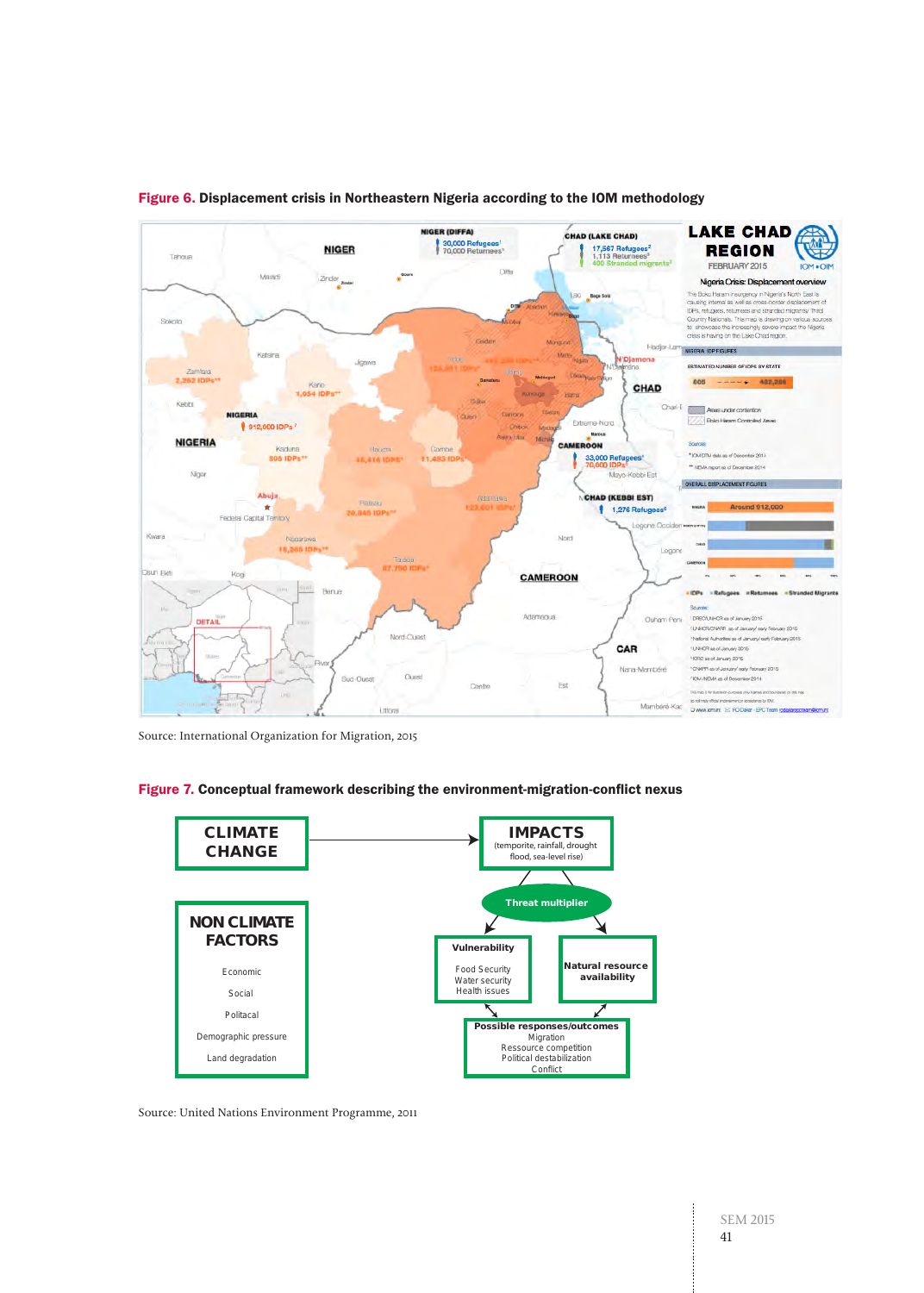#### 3.2. Underlying problems hampering the efficiency of migration policies

Local, national and international responses to migration movements within Nigeria have generally proved insufficient and inadequate for several reasons. Assistance has tended to be based on short-term perspectives, and has not targeted the medium to long-term reconstruction of livelihoods among impacted populations, which is nevertheless a necessary step to consider (IDMC, 2012). Both the international community and the Nigerian authorities have focused almost exclusively on northeastern Nigeria, with an emphasis on emergency response. Such a short-term approach has prevented a precise understanding of the root causes of displacement, which is a necessary step in order to design and implement durable solutions for IDPs (IDMC, 2014). In addition, the Nigerian government has focused its responses on disaster management mechanisms, which do not address all aspects of the issue of recent displacements in northern Nigeria. Many tools implemented by the government target migrants living in camps, but that response is inadequate, given that the vast majority of IDPs live in host communities (IDMC, 2012). Migration policies are also affected by the militarisation of the crisis, given that government counterinsurgency operations have led to further instability and displacement in the northeastern part of Nigeria (IDMC, 2014). General government policies have reinforced the vulnerability of migrants and aggravated tensions, especially with the principle of "indigenisation", which discriminates against those unable to prove their ties to the original populations of a given area. Those "non-indigenes", who are likely to be migrants, are excluded from already limited resources, such as land, education, public sector jobs, and participation in political affairs (IDMC, 2014).

#### 3.3. A situation of humanitarian emergency that is worsening

The northeastern region of Nigeria, which hosts the largest number of IDPs, is in desperate need of additional support given the dire humanitarian situation. NEMA has recently stated that 3 million Nigerians are affected by serious humanitarian problems (MacGroarty & Akingbule, 2014) . These problems are multidimensional, with several overlapping crises:

- Food crisis: food security is a crucial concern for migrants. Given that federal and state authorities have restricted access to roads and have implemented many security measures, rural transport and markets have been disrupted, which has exacerbated food insecurity (IDMC, 2014). In some areas of northern Nigeria, there has been no harvest and no planting for the past 3 years (Alfred, 2015). Cases of malnutrition have increased in zones affected by displacement (IDMC, 2014). Without substantial humanitarian support, it is believed that up to 3 million people will have to cope with food insecurity in Nigeria in July 2015 (Assessment Capacities Project, 2015)
- Disease outbreaks: diseases have proliferated in areas where IDPs are concentrated. Cholera cases among migrants and host populations in northeastern Nigeria reached 26,000 cases and led to more than 400 deaths between January and July 2014, which can be compared to less than 200 cases over the same period of time the previous year (IDMC, 2014). In addition, most healthcare facilities located in the northeastern region were closed in mid-2014, because of the ongoing conflict (IDMC, 2014)
- Education crisis: displaced children are often unable to pursue their education, especially since many schools throughout the north of Nigeria are used as shelters for IDPs, and also because schools are a favoured target for Boko Haram. Many schools have been shut down (around 100 schools in Taraba state, for example), and those schools that remain open are quite empty, since many children do not go to school any more, for fear of attacks and abductions (IDMC, 2014)
- Housing crisis: displaced populations often stay with family, friends, or people they pay. But some IDPs seek shelter in camp-like places such as stadiums, schools,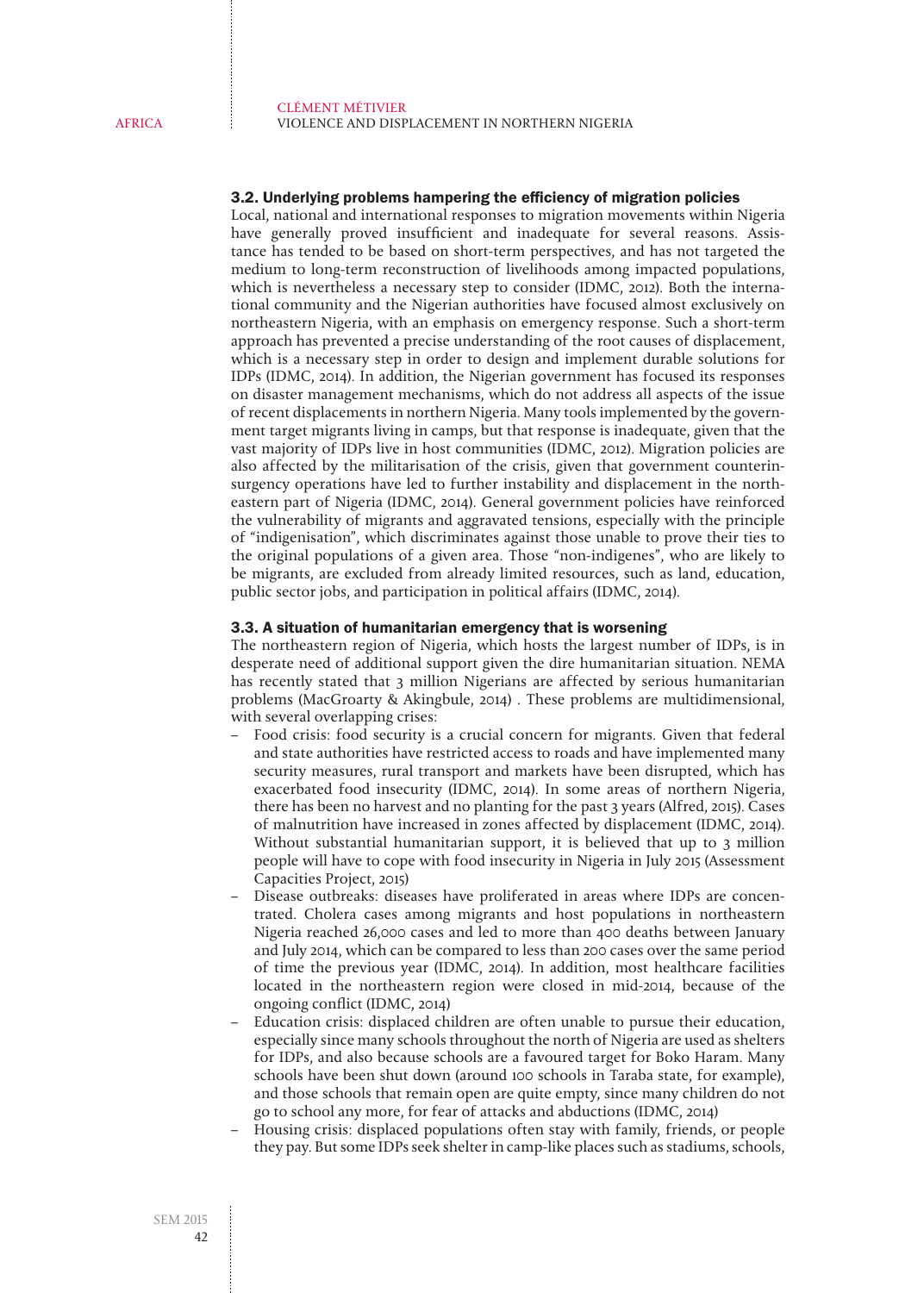mosques, churches and university campuses. Makeshift camps are quickly overcrowded and become inadequate. In some extreme cases, migrants with no access to safe shelter have to take refuge outside, in the bush (IDMC, 2014). In other situations, Nigerian soldiers have expelled migrants from public buildings and used the facilities for military purposes (IDMC, 2014). At the same time, the homes of displaced populations are at risk of being damaged, occupied by other people, or destroyed (IDMC, 2014)

- Safety issues: displaced populations mostly consist of women and children, who are the most vulnerable groups. Their physical safety is endangered on a daily basis, with risks of various types of violence, including sexual violence. A significant number of women, and even girls, have been forced to resort to prostitution to meet their basic needs (IDMC, 2014)
- Assistance crisis: given that the majority of migrants are hosted by relatives, those migrants do not receive humanitarian assistance. Therefore, their resources and those of the host communities have to be shared, which makes both the IDPs and their hosts more vulnerable (IDMC, 2012). Migrants are highly exposed to further shocks. They often have to sell their belongings, reduce their food intake, and accumulate debts in order to survive (Assessment Capacities Project, 2015). They cannot rely on their past livelihoods, because migration implies a loss of farmland, livestock and tools (IDMC, 2014). As a result, IDPs and their host communities are sometimes forced into further displacement, because of sustained violence and a lack of basic resources. Community resources tend to deplete over time, and coping strategies are adversely impacted with each displacement cycle (IDMC, 2014).

The current humanitarian crisis in northern Nigeria is multidimensional and extremely serious. Local, national, and international institutions have thus far been unable to resolve the problems faced by IDPs, and have established ineffective policies that do not target the root causes of the crisis. In order to better understand how and why violence erupted in 2014, followed by associated migration movements, it is necessary to examine the crucial but underestimated impact of environmental factors in this complex process.

## 4. EXPLAINING THE 2014 CRISIS USING THE ENVIRONMENT-MIGRATION-CONFLICT NEXUS

The environment-migration-conflict nexus is highly relevant in order to analyze the contemporary dynamics characterising West Africa (Werz & Conley, 2012). Climate change, migration and security are three issues that intersect in northern Nigeria, and the next section will reveal how the recent migration movements have to be considered in light of the links between these three phenomena.

#### 4.1. A theoretical approach that has garnered attention

The root causes of population displacement are complex, multi-faceted, and often overlapping (IDMC, 2014). Researchers have been working on the connection between migration, conflict and climate change for years (Conroy, 2014), and there is growing evidence that these three phenomena are interrelated (Werz & Conley, 2012). Climate change and environmental factors have been increasingly taken into account when analysing wars and population displacement. It is now widely recognised that environmental factors play a significant role in conflicts and migration, along with social, cultural, economic and political parameters (Conroy, 2014). Of course, climate change and environmental factors do not act as a single and isolated cause of conflicts and migration movements, and causal relationships cannot be highlighted with certainty between these three processes (United Nations Environment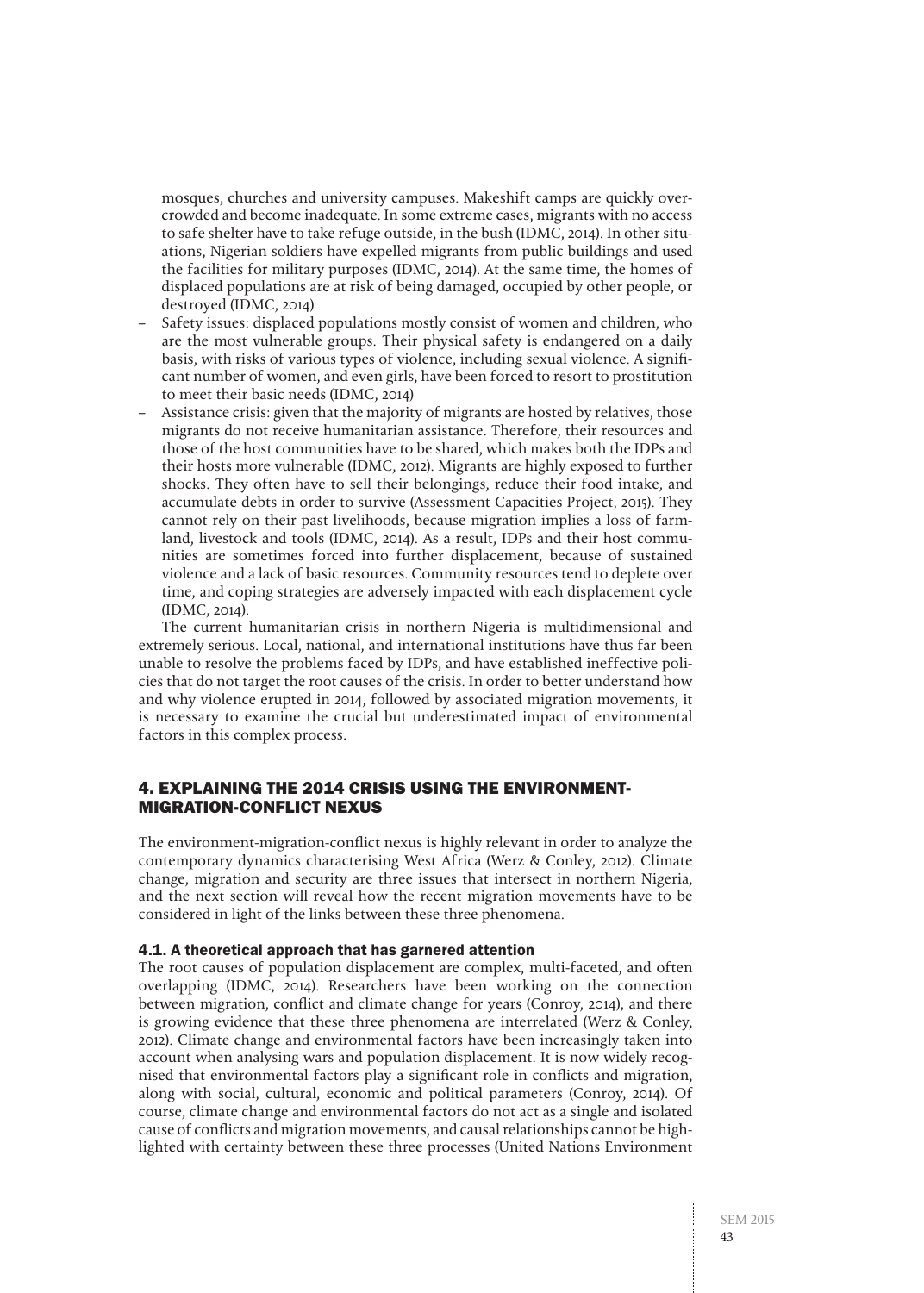Programme, 2011). However, the connections between these issues suggest that the approach of analysing and addressing them as separate topics is no longer relevant (Werz & Conley, 2012). Furthermore, climate change, conflict and migration are embedded in a web of factors with environmental, economic, social and political dimensions (See Annex 7). In 2015, the importance of climate change impacts on other domains goes well beyond the academic sphere. The U.S. administration itself has called climate change a "threat multiplier" (USDOD, 2014) with broad impacts on security and global affairs. In 2010, the Nigerian government labelled climate change as the "greatest environmental and humanitarian challenge facing the country" for the 21<sup>st</sup> century (Werz & Conley, 2012).

#### 4.2. An agricultural sector at risk of collapse

Nigeria's agricultural sector is concentrated in the north of the country, and accounts for a significant share of national GDP, estimated between 20 and 40% (Caulderwood, 2014, Werz & Conley, 2012). At the national level, agriculture employs around 70% of the workforce (Kimenyi & al, 2014). In northern Nigeria, the figure rises to 80% (MacCauley, 2014). The vast majority of this area consists of rural communities involved in pastoral farming, crop production and nomadic pastoralism, who are thus highly dependent on the use of the land (MacCauley, 2014). Today, Nigeria's agriculture is seriously endangered by a combination of factors: firstly, climate change and environmental hazards such as desertification, soil degradation and low rainfall have a direct impact on natural resources, and threaten the livelihoods of all Nigerians using those resources in the agricultural sector. It appears that climate change intensifies the risks posed by environmental hazards, which gives rise to major employment and food security concerns (Mohammed, 2015). Climate change does not have a uniform impact on local populations, and tends to have a more pronounced influence on groups who are already highly dependent on resources, and who are economically and socially marginalised (Conroy, 2014). Climate change does not only affect natural resources, but also threatens infrastructure, such as water supply (Conroy, 2014). Secondly, environmental risks facing the agricultural sector have been exacerbated by the negative impacts of Boko Haram's activity in northern Nigeria (Alfred, 2015). The whole agricultural value chain is under the threat of attacks by insurgents (Caulderwood, 2014). As a result, many people have been pushed outside of the conflict zone, therefore reducing agricultural labour availability (Kimenyi & al, 2014); it is harder to find people ready to work in the fields due to the fear of attacks, leading to improperly timed harvesting (Kimenyi & al, 2014). Insurgents have destroyed the production of some farmers, attacked livestock markets, and seized food supplies and livestock (Alfred, 2015). Widespread insecurity has led to the shutting of many farms and markets. Suppliers of pharmaceuticals for animals have closed their operations in the northeast (Kimenyi & al, 2014), and transportation costs have also significantly increased.

As a result, the combination of environmental and security factors led to huge increases in food prices in 2014 (Caulderwood, 2014). When comparing current price levels to the levels at the end of the 2000s (just before Boko Haram started to carry out large scale attacks on civilians), a 45 to 130% difference can be observed (Kimenyi & al, 2014). Yields have also suffered, and in 2014, many areas were undercultivated or not harvested at all (Assessment Capacities Project, 2015). Poverty and unemployment have risen, which is quite worrying, given that those two factors have been associated with higher recruitment opportunities for radical movements such as Boko Haram (Higazi & Brisset-Foucault, 2013). In addition, demographic factors reinforce the pressure on both the agricultural sector and the environment. The median age in the country is only 19, and Nigeria's population will probably double by 2040 (Werz & Conley, 2012). Food security is thus gravely threatened, with a population growing at a rate of 3% per year, while food production has so far increased at a rate around 1.5% (Mohammed, 2015).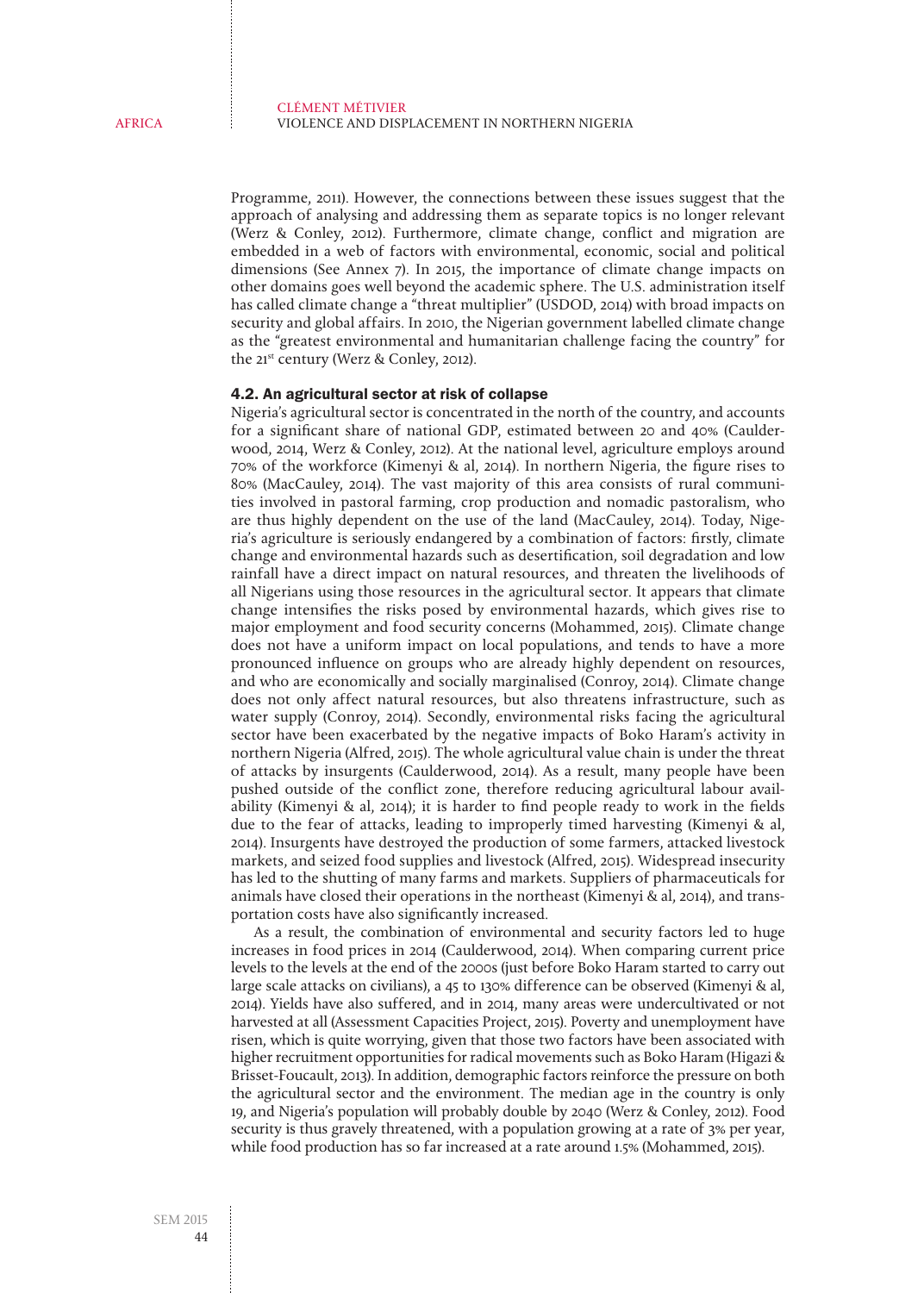#### 4.3. Rising migratory pressure: the role of environmental factors

In 2014, the eruption of violence in northern Nigeria caused massive population displacement. Displacement appears to be a result of widespread insecurity, yet the environmental dimension of the phenomenon must be taken into account. It is possible to argue that the conflict has precipitated migration movements, which were also triggered by environmental factors, and would have probably occurred even without the influence of Boko Haram's activities. In northern Nigeria, decisions to migrate are often linked to visible economic and social elements such as poverty and unemployment. However, when examining the root causes of migration, environmental factors are often present in the decision to migrate (Afifi, 2011). Environmental factors play a role in the decision to migrate, since environmental degradation threatens the livelihoods of people relying on natural resources in their everyday life, such as cattle herders and farmers, who form the majority of people living in northern Nigeria (Afifi, 2011). Desertification, deforestation, and unfavourable weather patterns lead to soil depletion, crop failure and the death of animals, which in turn cause impoverishment and then displacement (Ibimilua & Ibimilua, 2014). In northeastern Nigeria, herdsmen have been forced to move further south in order to graze their cattle (Conroy, 2014). Many poor farmers and pastoralists respond to diminishing land fertility by moving to another piece of land for grazing and cultivation, and by expanding the surface of land they use (MacCauley, 2014). Many herders and farmers have also been driven into cities (Werz & Conley, 2012). This urbanisation process is highly challenging, because peri-urban areas tend to expand into traditional agricultural zones, with the process of urban sprawling (Conroy, 2014). The arrival of people in cities puts more pressure on urban centres, and especially on the social services that the authorities are supposed to provide (Conroy, 2014). Farmers are crucial for Nigeria's stability, thus the migration of farmers poses a significant risk for the national food supply (MacGroarty & Akingbule, 2014). NEMA underlined in 2012 that the displacements of thousands of farmers could lead to a massive food crisis (IDMC, 2012). Of course, migration is only one response for people whose living conditions are threatened by climate change, and environmental dimensions are unlikely to constitute the only "push factor" that encourages the decision to migrate (Conroy, 2014). However, environmental issues represent a key factor in that decision.

#### 4.4. Growing tensions over increasingly scarce resources

The connection between environmental issues, migration and conflict is deeply related to a process of increased competition over resources (Conroy, 2014). As has been underlined above, climate change and natural hazards reinforce existing vulnerabilities, lead to greater water and food insecurity, and modify the availability of natural resources. These impacts increase migratory pressure, but they also give rise to greater competition for resources, growing tensions, and levels of conflict (United Nations Environment Programme, 2011). It has been shown that in Sub-Saharan Africa, a proportional modification of 5% in rainfall compared to the previous year increased the likelihood of conflict the following year by 50% (Kimenyi & al, 2014). Climate change and environmental risks intensify resource scarcity for everyone, and deplete natural capital (Conroy, 2014). In northern Nigeria, more and more people are seeking access to land and natural resources (Olufemi & Samson, 2012). In that perspective, it is especially relevant to focus on the pastoralist-farmer tensions in northern Nigeria: herders migrate to the south, and some of them are even adopting a sedentary lifestyle, resulting in competition between herders andlocal farmers for local resources and farmlands, which result in violent conflicts (United Nations Environment Programme, 2011). Because of changing weather patterns, cattle are now migrating not only during the dry season, but also throughout the whole year. Farmers accuse herdsmen of trampling recently planted seeds, preventing them from germinating,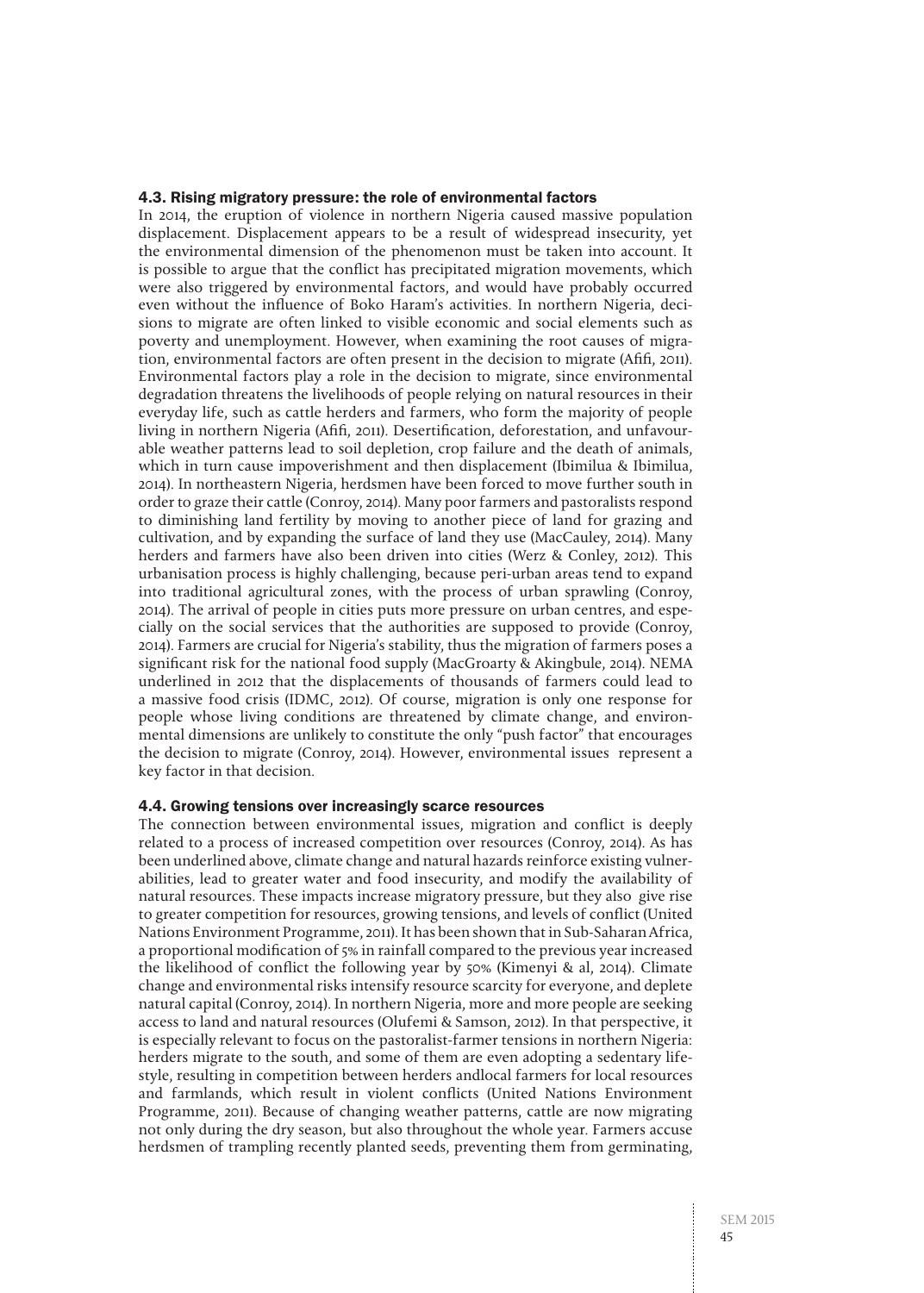causing significant losses (Conroy, 2014). At the same time, pastoralists lack access to grazing lands, especially because farms are getting bigger and grazing routes are not protected (Conroy, 2014). As a result, land degradation and land expansion are leading to conflicts between farmers and pastoralists in northern Nigeria, who are fighting for the same pool of resources: pasture, land, livestock routes, cropresidue, and water points (MacCauley, 2014). Fair resource management is more and more difficult, and land use is becoming a highly disputed space.

Migration driven by environmental and security issues is exacerbating tensions in northern Nigeria (Werz & Conley, 2012). Large-scale movements of people fuelled by resource scarcity, population growth, and socioeconomic inequalities are likely to increase the risk of violence in host communities and in cities (Conroy, 2014). Increased displacement movements have been recognised as triggers for ethnoreligious violence among communities (Werz & Conley, 2012). And it is extremely interesting to highlight that some of those communities are proving susceptible to the arguments put forward by Boko Haram (Werz & Conley, 2012). This is an important point, as it shows that in northern Nigeria conflicts are often misrepresented as religious or ethnic clashes, whereas their root causes are related to struggles over the control of land and to the tensions created by population displacement (Conroy, 2014). When addressing the issue of the 2014 migration movements in northern Nigeria, land is a parameter that cannot be underestimated.

Using the environment-migration-conflict nexus to analyse the 2014 migration movements in northern Nigeria is very instructive, since it reveals certain key elements that would not otherwise be obvious, especially regarding the role played by environmental factors. Climate change and natural risks have a visible and direct impact on the agricultural sector and on the livelihoods of the majority of the population. However, their influence on stability and security is more distant, even though it exists (Conroy, 2014). In northern Nigeria, environmental issues exacerbate violence and cause migration movements, underlining the fact that natural factors have massive consequences in terms of security, and have to be taken into account when addressing violence and migration in northern Nigeria in 2014.

## 5. IMPROVING THE SITUATION IN NORTHERN NIGERIA: CHALLENGES AND RECOMMENDATIONS FOR POLICYMAKERS

The number of migrants in northern Nigeria continued to increase in 2015 (IOM, 2015). In the same year it was also estimated that 9 million people were affected by violence, with 3 million in urgent need of humanitarian assistance (Assessment Capacities Project, 2015). The adverse effects of climate change became more pronounced, and environmental degradation worsened. At the same time, Boko Haram does not seem to be collapsing, and continues to carry out deadly attacks in the region. With an increasing population, massive urbanisation, growing climate change impacts, and the persistence of violence and migration, the Nigerian government will be called upon to provide more social services, despite its limited capabilities (Werz & Conley, 2012). As a result, improving the humanitarian situation in northern Nigeria represents a daunting task for the Nigerian authorities. In this perspective, a few suggestions could be considered:

– Given the gravity of the humanitarian crisis, basic services have to be provided in northern Nigeria as soon as possible: food, water, healthcare, and education. Education is necessary, especially given that children and young adults who are not educated are more likely to be recruited by violent groups (Assessment Capacities Project, 2015). Education is also key in terms of raising awareness about environmental issues (Afifi, 2011)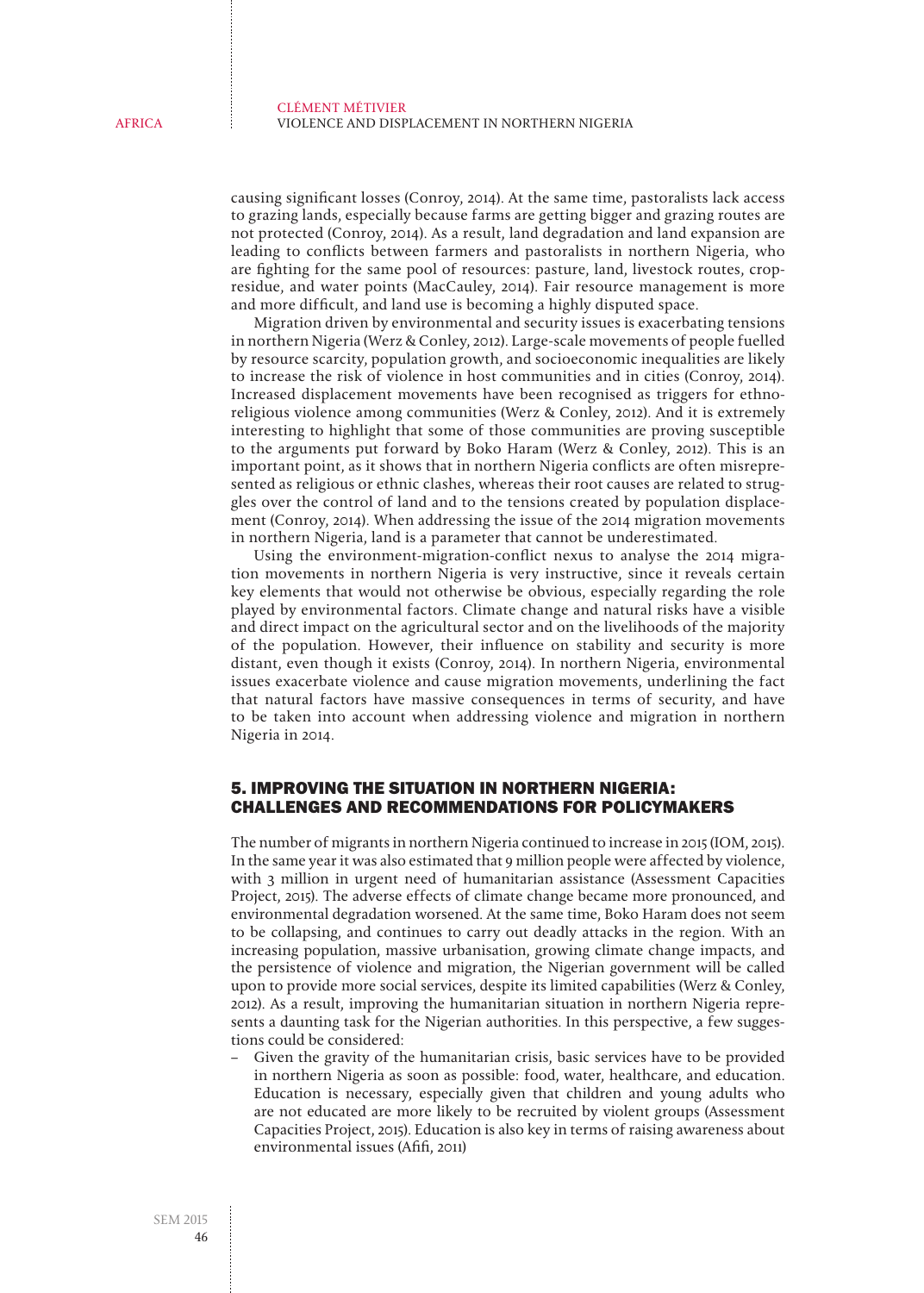- Displacement has to be addressed in a more holistic manner, which targets among other aspects host communities (IOM, 2015). Supporting host communities could be especially helpful in preventing further displacement, and reducing the possibility of conflict between migrants and host populations. Improved data collection is crucial in order to better understand displacement patterns and to design appropriate policy responses (IOM, 2015). More durable approaches that do not solely focus on the short term are necessary in order to promote the sustainable reintegration of displaced groups. Moreover, more dialogue has to take place with neighbouring countries at the regional level, given that displacement movements in northern Nigeria cross national borders (United Nations Environment Programme, 2011). Lastly, the potential positive role of migration must be recognised, especially as a climate change adaptation strategy.
- The socioeconomic development of the north should become an absolute priority for the newly elected Nigerian government. Alleviating poverty, providing jobs, and building infrastructure is essential. There is a sizeable opportunity for the government in northern Nigeria to implement green growth programmes (United Nations Environment Programme, 2011). Green growth implies a comprehensive framework, where economic growth, the reduction of socioeconomic inequalities, human well-being, and the protection of the environment are reconciled. In this perspective, climate change adaptation can be used as a programme to favour socioeconomic development
- Climate change adaptation should not only be a policy priority, but should also be translated into concrete programmes and projects. Disaster risk reduction programmes must be implemented, given the extent to which disaster preparedness is lacking in Nigeria (Werz & Conley, 2012). The Nigerian Ministry of Environment has, for example, promoted the Great Green Wall project, an initiative proposed by the African Union, aiming to limit desertification through the planting of 1,500 kilometres of vegetation in the Sahel region (Conroy, 2014). The project seems promising, however only a fraction of the funds pledged have been delivered thus far (IDMC, 2014). Climate change adaptation strategies have to be conflict and migration-sensitive, which means that adaptation programs have to mitigate the drivers of conflict and migration (United Nations Environment Programme, 2011)
- Climate change adaptation, migration policies, and conflict management programmes require increased funding. At the national level, better redistribution of oil revenues is necessary, with a reduction of corruption in order to free up additional funding. At the international level, Nigeria could appeal to financing mechanisms such as the Green Climate Fund, which is supposed to be endowed with \$100 billion per year starting in 2020, in order to finance climate change adaptation in developing countries, among other elements.